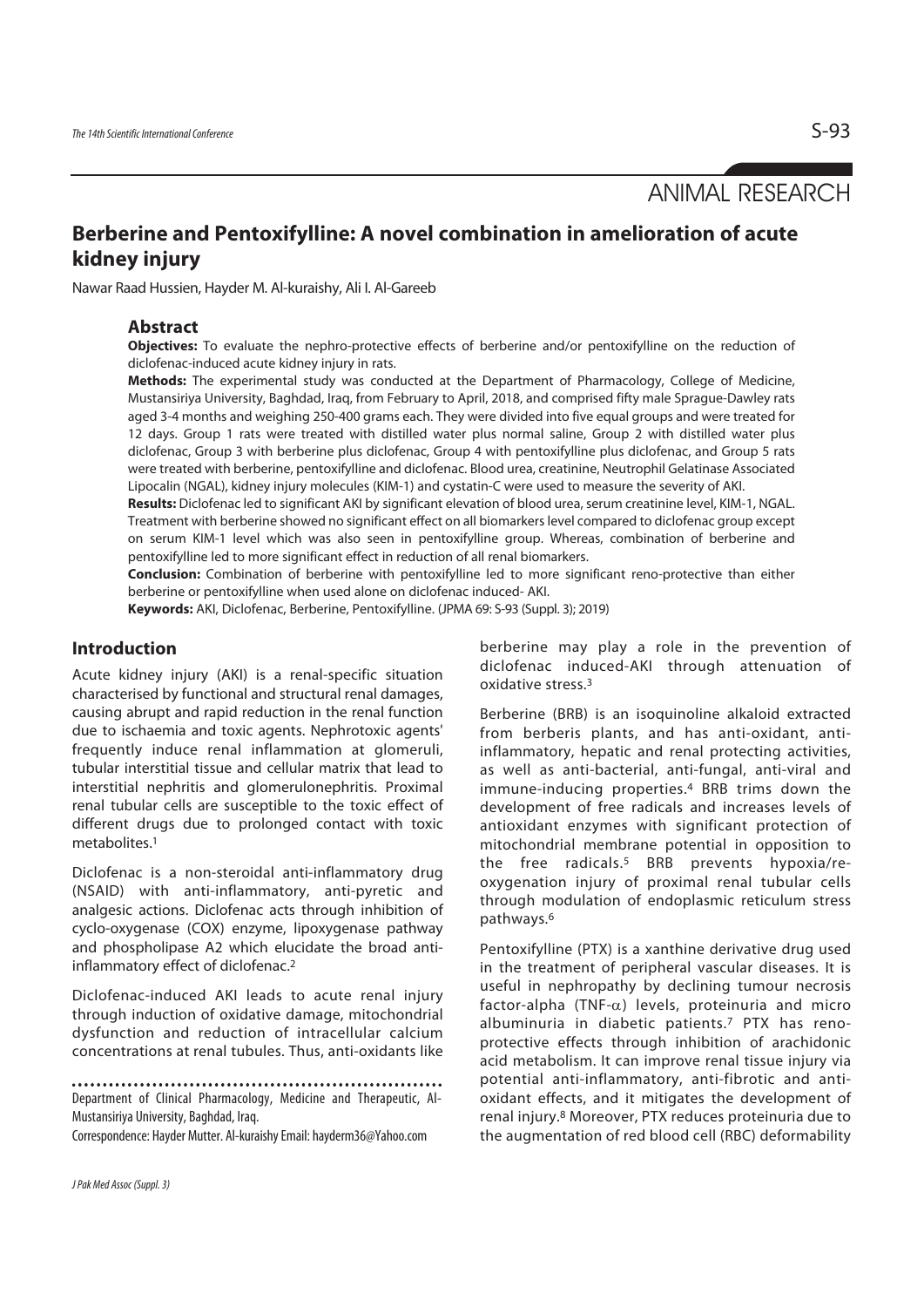that decreases blood viscosity, glomerular pressure and proteinuria.9

The current study was planned to assess the combined effect of PTX and BRB in the attenuation of diclofenacinduced AKI.

# **Material and Methods**

The experimental study was conducted at the Department of Pharmacology, College of Medicine, Mustansiriya University, Baghdad, Iraq, from February to April, 2018, and comprised Sprague Dawley male rats aged 3-4 months and weighing 250-400 grams each. The animals, arranged from the National Centre, College of Medicine, Mustansiriya University Baghdad-Iraq, were isolated with each cage carrying 5 animals under suitable room temperature with artificial 12/12hr light-dark cycle. They were given acclimatization time of a week without any intervention and with free access to normal chow pellets and water. Humane care for animals was taken according to the Guide on the Care and Use of Laboratory Animals.10 After the acclimatization period, the rats were weighed and randomly divided into 5 equal groups. In all the groups, the study protocol for AKI induction was in accordance with literature.<sup>11</sup>

Group1 rats were treated for 12 days with distilled water 2.5 ml/kg orally and on days 6-12 they received an intraperitoneal injection of normal saline 2.5 ml/kg/day. Group 2 rats were treated with distilled water 2.5 ml/kg orally for 12 days, and on days 6-12 they received an intraperitoneal injection of diclofenac 15 mg/kg/day. Group 3 rats were treated with BRB 100 mg/kg orally for 12 days, and on days 6-12 received an intra-peritoneal injection of diclofenac 15 mg/kg/day. Group 4 rats were treated with PTX 100 mg/kg orally for 12 days and on days 6-12 received an intra-peritoneal injection of diclofenac 15 mg/kg/day. Group 5 rats were treated with PTX 100 mg/kg orally and BRB100 mg/kg orally for 12 days, and on days 6-12 received an intra-peritoneal injection of diclofenac 15 mg/kg/day.

Anthropometric variables were then assessed. Estimated glomerular filtration rate (eGFR) was measured according to Schwartz formula, eGFR = $k \times$  height (cm)/serum creatinine (mg/dl), K=0.55.12

Length was measured by graduated tape from nose to the anus (naso-anal length in cm). Bodyweight was measured by specific digital balance in grams. Body mass index (BMI) was taken as bodyweight in grams divided by length in cm-squared.13

On day 13, rat decapitation was done under chloroform anaesthesia. The blood sample was centrifuged for 5 minutes at 5000rpm at room temperature. The isolated samples were kept at -20°C till assessment.

The next step was the assessment of biochemical variables.

Blood urea and serum creatinine were estimated using an auto-analyser (ILab-300-Biomerieux Diagnostic, Milano, Italy) and they were expressed as mg/dL. Serum neutrophil gelatinase associated lipocalin (NGAL), kidney injury molecule-1 (KIM-1) and Cystatinc (Cyst-c) were measured by enzyme-linked immunosorbent assay (ELISA) according to the instructions mentioned on the kit by the manufacturer (Myo-bio source, USA).

Data was analysed using SPSS 20, and presented as mean ± standard deviation (SD) and the variables were tested by using unpaired student t-test between the controls and the treated groups. One way analysis of variance (ANOVA) with post-hoc test was used to scrutinise the significance of differences among the groups. Level of significance was set at p<0.05.

# **Results**

Of the 50 rats, each of the five groups had 10(20%). In

Table-1: Effect of diclofenac on the anthropometric variables, biochemical and inflammatory biomarkers in diclofenac-induced acute kidney injury (AKI).

| Variable                    | Control $(n=10)$ | $AKI(n=10)$       | P value   |
|-----------------------------|------------------|-------------------|-----------|
|                             |                  |                   |           |
| BMI (q/cm2)                 | $0.57 + 0.02$    | $0.64 + 0.03$     | $0.0003*$ |
| Blood urea (mg/dL)          | $41.83 + 7.46$   | $70.50 \pm 12.53$ | $0.0003*$ |
| Serum creatinine (mg/dL)    | $0.70 + 0.14$    | $1.52 + 0.49$     | $0.0019*$ |
| Estimated GFR (ml/min/1.73) | $16.89 + 4.21$   | $7.59 + 1.7$      | $0.0001*$ |
| $KIM-1(pq/mL)$              | $73.78 + 16.29$  | $269.03 + 29.61$  | $0.0001*$ |
| NGAL (pg/mL)                | $15.78 + 3.07$   | $18.76 \pm 4.13$  | 0.16      |

BMI: body mass index; KIM-1: kidney injury molecule-1and NGAL: neutrophil gelatinase associated lipocalin.

Table-2: Effect of berberine (BRB) on the anthropometric variables, biochemical and inflammatory biomarkers in diclofenac-induced acute kidney injury (AKI).

| Variable                 | $AKI(n=10)$        | Berberine (n=10)  | P value   |
|--------------------------|--------------------|-------------------|-----------|
|                          |                    |                   |           |
| BMI (q/cm2)              | $0.64 + 0.03$      | $0.54 + 0.01$     | $0.0003*$ |
| Blood urea (mg/dL)       | $70.50 + 12.53$    | $71.62 \pm 10.86$ | 0.85      |
| Serum creatinine (mg/dL) | $1.52 + 0.49$      | $1.23 + 0.43$     | 0.22      |
| eGFR (ml/min/1.73)       | $7.59 + 1.7$       | $9.55 + 3.78$     | 0.20      |
| $KIM-1(pq/mL)$           | $269.03 \pm 29.61$ | $89.00 + 29.63$   | $0.0001*$ |
| $NGAL$ (pg/mL)           | $18.76 + 4.13$     | $18.13 \pm 2.95$  | 0.73      |

BMI: body mass index; KIM-1: kidney injury molecule-1and NGAL: neutrophil gelatinase associated lipocalin.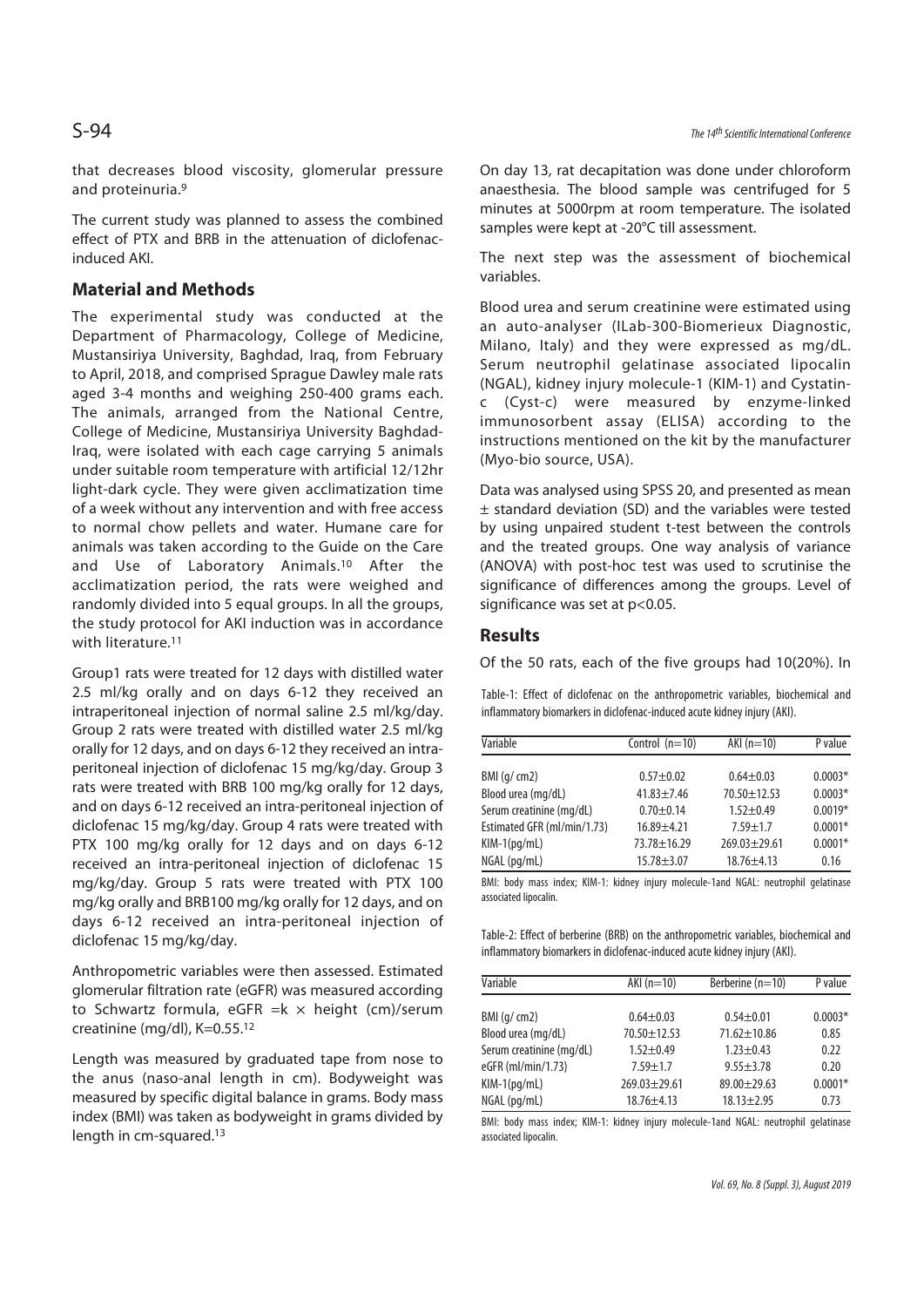# The 14th Scientific International Conference  $\mathsf{S}\text{-}95$

Table-3: Effect of pentoxifylline (PTX) on the anthropometric variables, biochemical and inflammatory biomarkers in diclofenac-induced acute kidney injury (AKI).

| Variable                 | $AKI(n=10)$        | Pentoxifylline (n=10) | P         |
|--------------------------|--------------------|-----------------------|-----------|
|                          |                    |                       |           |
| BMI (q/cm2)              | $0.64 + 0.03$      | $0.55 + 0.01$         | $0.0001*$ |
| Blood urea (mg/dL)       | $70.50 + 12.53$    | $64.75 + 27.48$       | 0.59      |
| Serum creatinine (mg/dL) | $1.52 + 0.49$      | $1.012 + 0.52$        | 0.06      |
| eGFR (ml/min/1.73)       | $7.59 + 1.7$       | $12.22 + 4.33$        | $0.01***$ |
| $KIM-1(pq/mL)$           | $269.03 \pm 29.61$ | $71.6 \pm 31.36$      | $0.0001*$ |
| NGAL (pg/mL)             | $18.76 \pm 4.13$   | $16.78 + 3.79$        | 0.33      |

\*p<0.01; \*\*p<0.05 unpaired t-tests, BMI: body mass index; GFR: glomerular filtration rate; KIM-1: kidney injury molecule-1; NGAL: neutrophil gelatinase associated lipocalin.

the diclofenac-induced AKI group, BMI, blood urea, serum creatinine increased significantly compared with controls (p<0.05). The eGFR was significantly reduced compared to the controls (p=0.0001).While KIM-1 significantly increased (p<0.05), serum NGAL level was non-significantly increased (p>0.05) compared to the controls (Table-1).

BRB caused significant reduction of BMI (p=0.0001) and non-significant increase in blood urea compared to the AKI group (p=0.85). Serum creatinine was decreased non-significantly in BRB group (p=0.22). The eGFR improved non-significantly (p>0.05), while KIM-1 decreased significantly (p<0.05) in the BRB group. Also, there was non-significant change in NGAL level in the BRB group compared to the AKI group (Table-2).

PTX showed significant reduction in BMI and blood urea

p<0.01

| Table-4: Effect of pentoxifylline (PTX) plus berberine (BRB) on the anthropometric |
|------------------------------------------------------------------------------------|
| variables, biochemical and inflammatory biomarkers in diclofenac-induced acute     |
| kidney injury (AKI).                                                               |

| Variable                 | $AKI(n=10)$      | Pentoxifylline+<br>berberine $(n=10)$ | P         |
|--------------------------|------------------|---------------------------------------|-----------|
| BMI(q/cm2)               | $0.64 \pm 0.03$  | $0.62 + 0.02$                         | $0.01***$ |
| Blood urea (mg/dL)       | $70.50 + 12.53$  | $29.50 + 10.60$                       | $0.0001*$ |
| Serum creatinine (mg/dL) | $1.52 + 0.49$    | $0.56 + 0.001$                        | $0.0001*$ |
| eGFR (ml/min/1.73)       | $7.59 + 1.7$     | $22.97 + 5.33$                        | $0.0001*$ |
| $KIM-1(pq/mL)$           | $269.03 + 29.61$ | $42.08 + 7.57$                        | $0.0001*$ |
| $NGAL$ (pg/mL)           | $18.76 \pm 4.13$ | $13.37 \pm 2.85$                      | $0.008*$  |

\*p<0.01; \*\*p<0.05 unpaired t-test, BMI: body mass index; GFR: glomerular filtration rate; KIM-1: kidney injury molecule-1; NGAL: neutrophil gelatinase associated lipocalin.

compared to the AKI group (p<0.05), while there was nonsignificant decrease in serum creatinine (p>0.05). PTX significantly improved GFR and reduced KIM-1 (p<0.05) while causing significant decrease in NGAL serum level (Table-3).

The PTX-BRB combination led to significant reduction in BMI, blood urea and serum creatinine (p<0.05). The eGFR was significantly increased, while KIM-1 and NGAL were significantly reduced compared to the AKI group (Table-4).

Cyst-c level was increased significantly in AKI compared to the controls (p=0.0001). Co-administration of BRB and PTX led to a significant reduction of Cyst-c level compared to the AKI group, but it did not significantly differ compared to the controls (Figure-1).

#### **Discussion**

The present study showed significant AKI that was induced by diclofenac through the elevation of blood urea and serum creatinine compared to the controls in the experimental rats, a finding supported by literature.14

The induced AKI in the present study also confirmed significant decrease in eGFR which was due to the development of acute tubular necrosis and glomerular damage since short-term administration of high dose of diclofenac leads to proximal renal tubular damage and glomerular damage due to inhibition of renal prostaglandins.15

KIM-1serum levels were significantly correlated with different grades of



 $\Box$  control (n=10)  $23$  AKI (n=10)

Figure: Effects of berberine (BRB) and/or pentoxifylline (PTX) on cystatin-c (Cys-c) levels in acute kidney injury (AKI).

 $2.5$ 

 $2.0$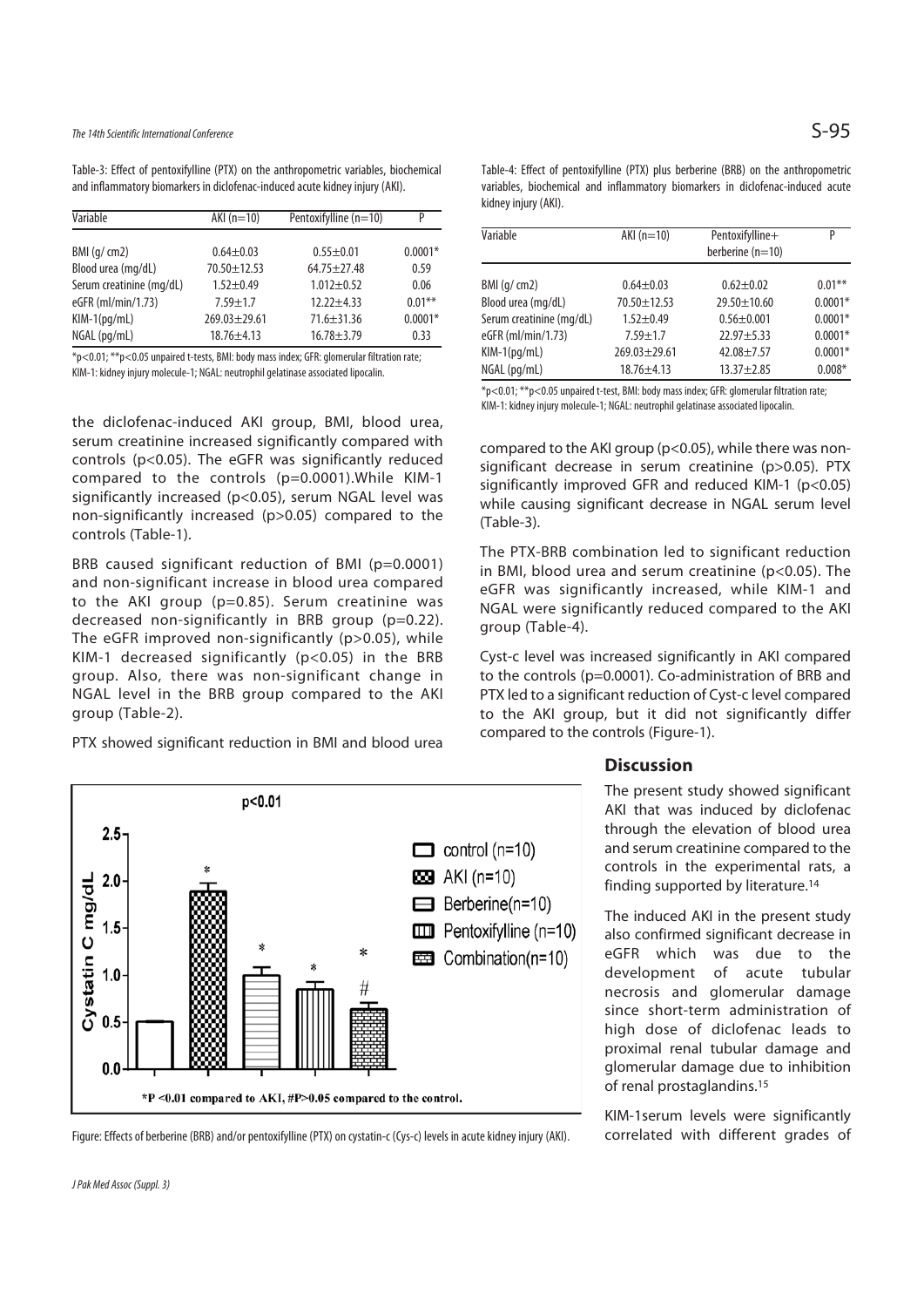renal damage in acute nephrotoxicity and renal injury because it is highly sensitive and specific for renal tubular toxicity.16 Co-administration of BRB with diclofenac led to significant reduction in the bodyweight and BMI compared to the AKI group due to the attenuation of diclofenac-induced AKI and the amelioration of oedematous status through the improvement of GFR, given that BRB improves renal functions with significant protection of renal tubules against diclofenac-induced renal tubules injury.17 But blood urea and serum creatinine did not improved sufficiently which might be due to the short duration of the therapy or inadequate dose to expose the full effect of diclofenac.

On the other hand, PTX, once combined with diclofenac, led to significant reduction in the rat BMI compared to the AKI group due to the reduction of diclofenacinduced AKI and the amelioration of GFR, given that PTX improves renal functions with significant protection of renal tubules against diclofenac-induced renal tubules injury.18

The combined effect of BRB and PTX showed more significant ameliorative effect than BRB or PTX alone. This combination may be synergistic depending on the specific parameters that are affected. This combination led to significant reduction of BMI which might be due to the improvement of GFR and significant nephroprotective effect as reflected by the normalisation of blood urea and serum creatinine compared to the diclofenac group. These findings are consistent with a recent study that illustrated the therapeutic potential benefit of BRB use in ameliorating diabetis-induced renal dysfunction through the inhibition of renal tissue fibrosis.19 PTX also improves renal function via reduction of oxidative stress-induced renal tubular damage.20

Cys-c is a sensitive biomarker for the detection of acute renal damage as it more sensitive than blood urea and serum creatinine, and, as such, it should be incorporated in the estimation of GFR.1 In the present study, Cys-c serum levels in diclofenac-induced AKI were elevated significantly compared to the controls. Co-administration of BRB and PTX led to a significant nephro-protective effect of BRB and / or PTX which was in line with previous studies.21,22

#### **Conclusion**

The combination of BRB and PTX led to more significant nephro-protective effect than either BRB or PTX alone in diclofenac-induced AKI.

**Acknowledgment:** We are grateful to Prof. Dr. Sadiq M. Al-Hamash for his great support.

**Disclaimer:** None.

**Conflicts of Interest:** None.

**Source of Support:** None.

#### **References**

- 1. Al-Kuraishy HM, Al-Gareeb AI, Sadek Al-Naimi MS. Pomegranate attenuates acute gentamicin-induced nephrotoxicity in spraguedawley rats: the potential antioxidant and anti-inflammatory effects. Asian J Pharm Clin Res 2019;12:484-6
- 2. Al-Kuraishy HM, Al-Gareeb AI, Hussien NR. Betterment of diclofenac-induced nephrotoxicity by pentoxifylline through modulation of inflammatory biomarkers. Asian J Pharm Clin Res 2019;12:433-7.
- 3. Santos-Alves E, Marques-Aleixo I, Coxito P, Balça MM, Rizo-Roca D, Rocha-Rodrigues S, et al. Exercise mitigates diclofenacinduced liver mitochondrial dysfunction. Eur J Clin Invest 2014;44:668-77.
- 4. Zhang S, Zhang B, Dai W, Zhang X. Oxidative damage and antioxidant responses in Microcystis aeruginosa exposed to the allelochemical berberine isolated from golden thread. J Plant Physiol 2011;168:639-43.
- 5. Hsu YY, Chen CS, Wu SN, Jong YJ, Lo YC. Berberine activates Nrf2 nuclear translocation and protects against oxidative damage via a phosphatidylinositol 3-kinase/Akt-dependent mechanism in NSC34 motor neuron-like cells. Eur J Pharm Sci 2012;46:415-25.
- 6. Yu W, Sheng M, Xu R, Yu J, Cui K, Tong J, et al. Berberine protects human renal proximal tubular cells from hypoxia/reoxygenation injury via inhibiting endoplasmic reticulum and mitochondrial stress pathways. J Transl Med 2013;11:24.
- 7. Navarro JF, Mora C, Muros M, García J. Additive antiproteinuric effect of pentoxifylline in patients with type 2 diabetes under angiotensin II receptor blockade: a short-term, randomized, controlled trial. J Am Soc Nephrol 2005;16:2119-26.
- 8. Sun HK, Lee YM, Han KH, Kim HS, Ahn SH, Han SY. Phosphodiesterase inhibitor improves renal tubulointerstitial hypoxia of the diabetic rat kidney. Korean J Intern Med 2012;27:163-70.
- 9. Navarro-González JF, Muros M, Mora-Fernández C, Herrera H, Meneses B, García J. Pentoxifylline for renoprotection in diabetic nephropathy: the PREDIAN study. Rationale and basal results. J Diabetes Complications 2011;25:314-9.
- 10. National Research Council. Guide for the Care and Use of Laboratory Animals, 8th ed. Washington, DC: The National Academies Press, 2011.
- 11. Singh AP, Junemann A, Muthuraman A, Jaggi AS, Singh N, Grover K, et al. Animal models of acute renal failure. Pharmacol Rep 2012;64:31-4.
- 12. Schwartz GJ, Muñoz A, Schneider MF, Mak RH, Kaskel F, Warady BA, et al. New equations to estimate GFR in children with CKD. J Am Soc Nephrol 2009;20:629-37.
- 13. Novelli EL, Diniz YS, Galhardi CM, Ebaid GM, Rodrigues HG, Mani F, et al. Anthropometrical parameters and markers of obesity in rats. Lab Anim 2007;41:111-9.
- 14. Alabi QK, Akomolafe RO, Adefisayo MA, Olukiran OS, Nafiu AO, Fasanya MK, et al. Kolaviron attenuates diclofenac-induced nephrotoxicity in male Wistar rats. Appl PhysiolNutrMetab 2018;43:956-68.
- 15. Mizuno T, Ito K, Miyagawa Y, Ishikawa K, Suzuki Y, Mizuno M, et al.